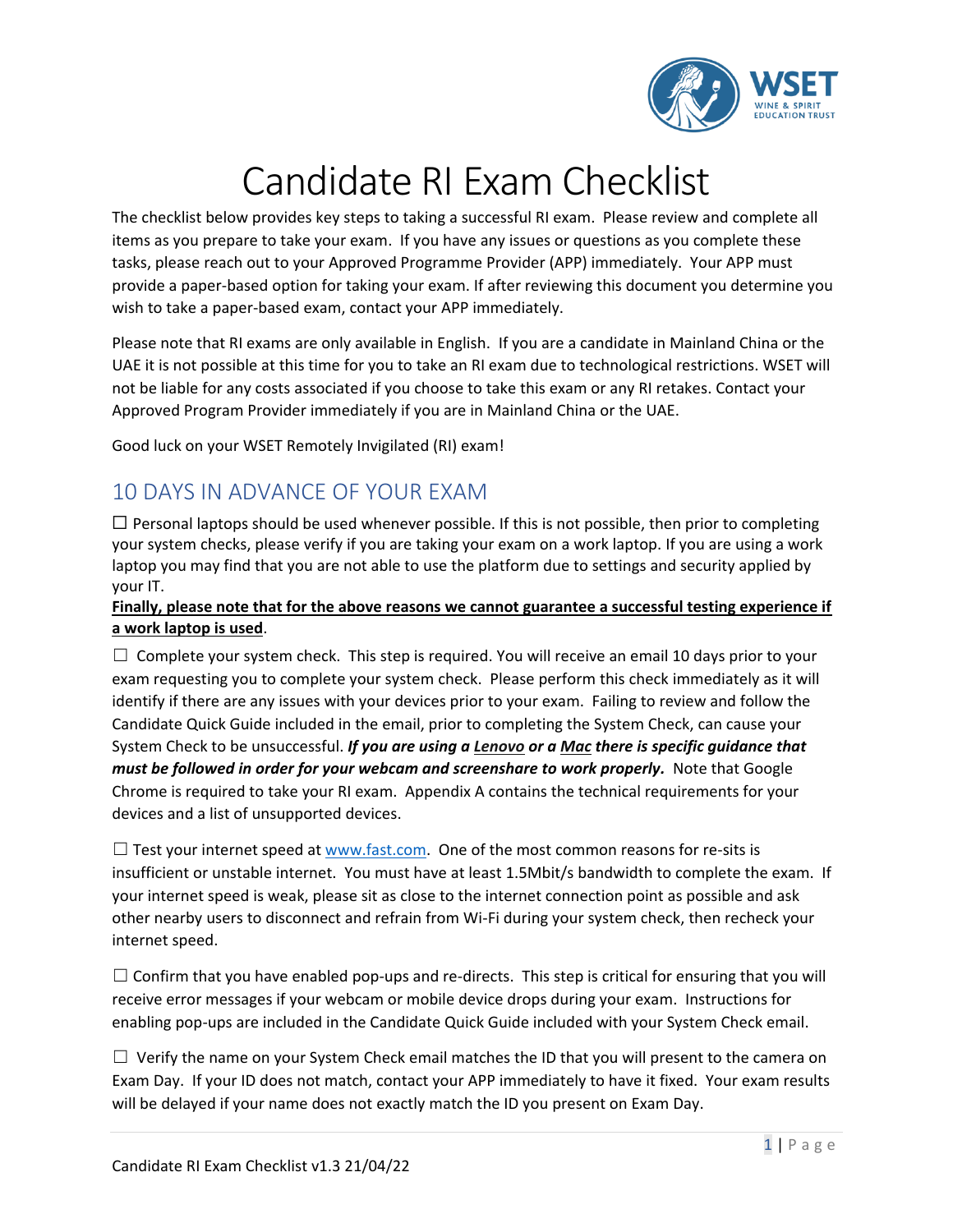

 $\Box$  Close the ProctorExam app after your system check so it does not continue to run in the background on your secondary device.

### 3 DAYS IN ADVANCE OF YOUR EXAM

☐ Confirm you have received your Exam email. You will receive an email **72 hours** prior to your exam with the link for your exam. You will not be able to enter the exam to begin setup until the time of your exam. The email will not confirm the date and time of your exam. Please contact your APP if you have any questions about the scheduled date and time. Note that the starting time of the exam listed is when you will begin the exam setup. The exam clock begins when setup is completed, and you enter the exam.

 $\Box$  Review the list of Exam Violations in Appendix B. You are responsible for ensuring your room setup is correct. Please review the list of Exam Violations prior to exam day. *Violation of these rules may result in your exam being invalidated and require you to re-sit the exam at your expense.*

 $\Box$  Next, you will need to pre-plan your secondary device. You will need to know ahead of time to download the "Proctor Exam Remote Exams App", to whichever device you are using for your secondary device. We advise doing this prior to the exam. The Proctor Exam Remote Exam App" can be found within any platform store.

You will need to open the app on your secondary device and use it to scan the QR code on the screen of the computer that you are using for the exam.

By doing so, this will launch the "Proctor Exam Remote Exams App" on their secondary device, so you can begin your environment checks before sitting down to start your exam.

In addition, the secondary device will need to be positioned 3m/10 ft. to the side of you so that invigilators can view you on their primary device.

 Review the video on how to set up your room that is available [here.](https://youtu.be/DarWJz6dUbU) The following violations are the most common causes for re-sits:

- *Taking notes and/or referring to materials during the exam*
- *Wearing headphones. Please note that there is no audio in the exam questions.*
- *Other people in the room*
- *Using multiple monitors. If you have an additional monitor on your desk, please make sure to turn it off.*

 $\Box$  Review the [Screenshot Guide](https://www.wsetglobal.com/media/9260/screenshot-guide-to-ri-exam-setup.pdf) to RI Exam Setup. This guide shows the step-by-step process you will be asked to perform at the scheduled start time of your exam.

### EXAM DAY

 $\Box$  Setup your room for the exam and clear your exam space.

 $\Box$  Prior to starting your exam, close out of all other programs other than Google Chrome.

□Test your internet speed a[t www.fast.com](http://www.fast.com/) even if you checked it during your system check. One of the most common reasons for re-sits is insufficient or unstable internet. You must have strong wi-fi to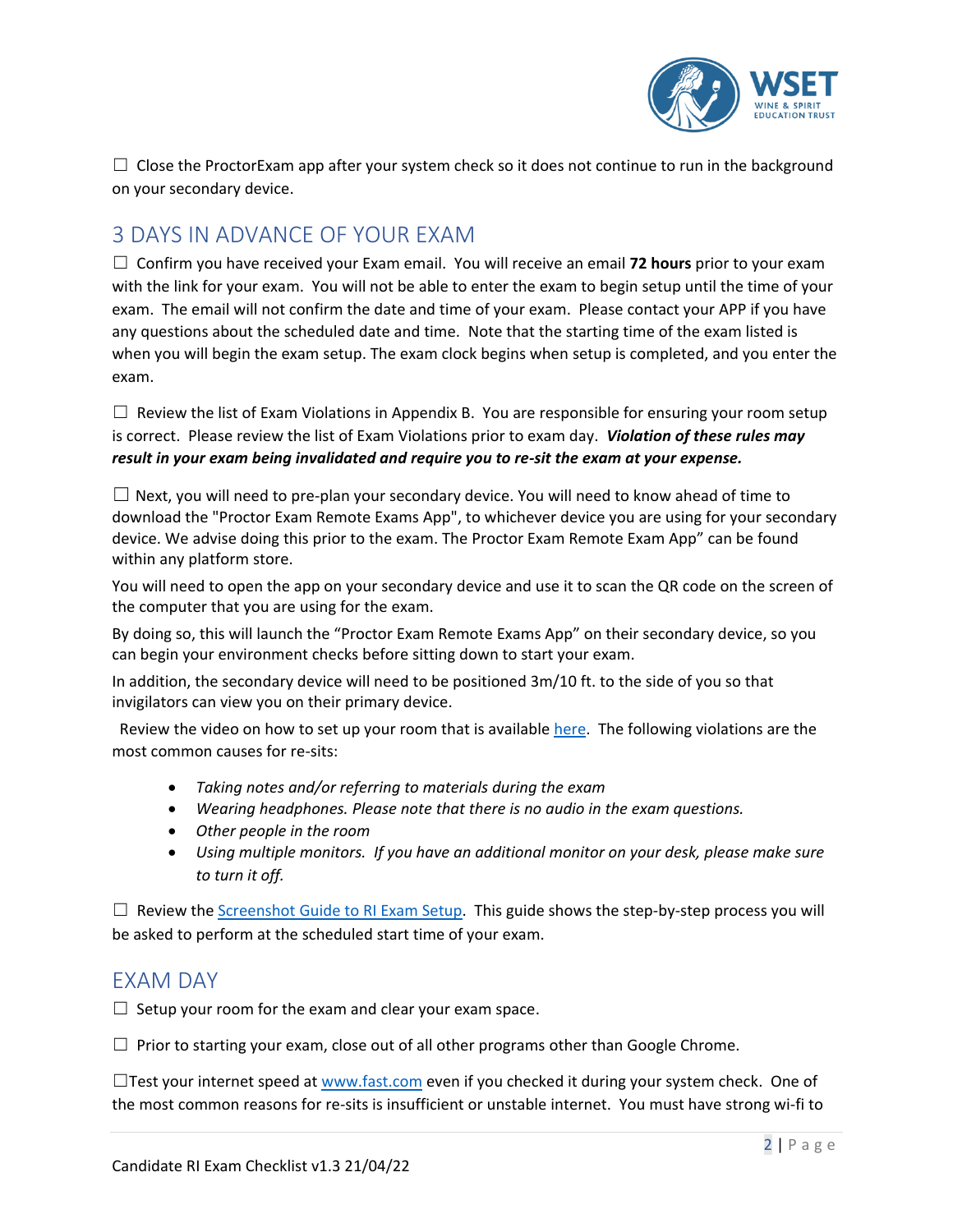

complete the exam. If your internet speed is weak, please sit as close to the internet connection point as possible and ask other nearby users to disconnect and refrain from Wi-Fi during your exam then recheck your internet speed.

 $\Box$  At your stated exam time, start the Exam and perform the Exam Setup steps. Please make sure your ID can be seen clearly. You can retake the photo if needed. If your ID is not clear, your exam results may be delayed.

 $\Box$ Take your time when showing your exam environment. Each step is critical and allows the RI reviewer to verify your exam conditions. Many disqualifications are caused by candidates skipping steps or performing them too quickly for the reviewer to confirm. **You will still have the full time for your exam even if you have an issue performing the setup steps.** Please see the next page about what to do if you have any issues during setup.

 $\Box$  Set up your Secondary Device. Make sure to set your secondary device on Airplane mode. Your secondary device should be set up 3m/ 10ft away from where you sit the exam and will need to clearly show you taking the exam from the side. Your secondary device must be placed in airplane mode as any alerts or notifications could stop the device from recording with no warning.

 $\Box$  Make sure you can see both your webcam view and secondary device view on the final page before launching the exam. *If you cannot see yourself in both pictures the reviewer cannot see you either.* If your secondary device view is black on the final page before launching the exam, the camera is facing the wrong direction.

 $\Box$  Start your exam. After the setup, you will be taken to a launch page for the exam. The keycode needed to enter the exam is on this page and located below the line in the middle of the page. Copy this code so you can paste it into the field on the next page. This code is not provided in your Exam email. **Do not close the open ProctorExam tab until you have completed your exam**. You should have two tabs open during your exam.

 $\Box$  During your exam, you will be able to flag answers to return to as well as strikethrough answers you have eliminated from consideration. To flag a question to return to later, select the Flag button at the bottom of the screen. To strikethrough an answer, right-click the desired response option.

 $\square$  Finish your exam. Once you have pressed Finished Test, click to confirm you want to finish your test on the popup windows. After your exam has been submitted, you will still be recorded until you close out of ProctorExam. Select the "Finish Exam" button on the Launch page to stop recording and close the app on your secondary device.

### HELP! I HAVE A PROBEM DURING SYSTEM CHECK OR ON EXAM DAY

 $\Box$  Contact the Online Support Chat. Online support is available to help throughout the exam setup and the exam. Please be patient when contacting online support as they are helping multiple candidates and responses may not be immediate. *Note: Online support cannot view your screen. Your exam is not being live invigilated. If there is an issue with your setup, you will not be notified during the exam.*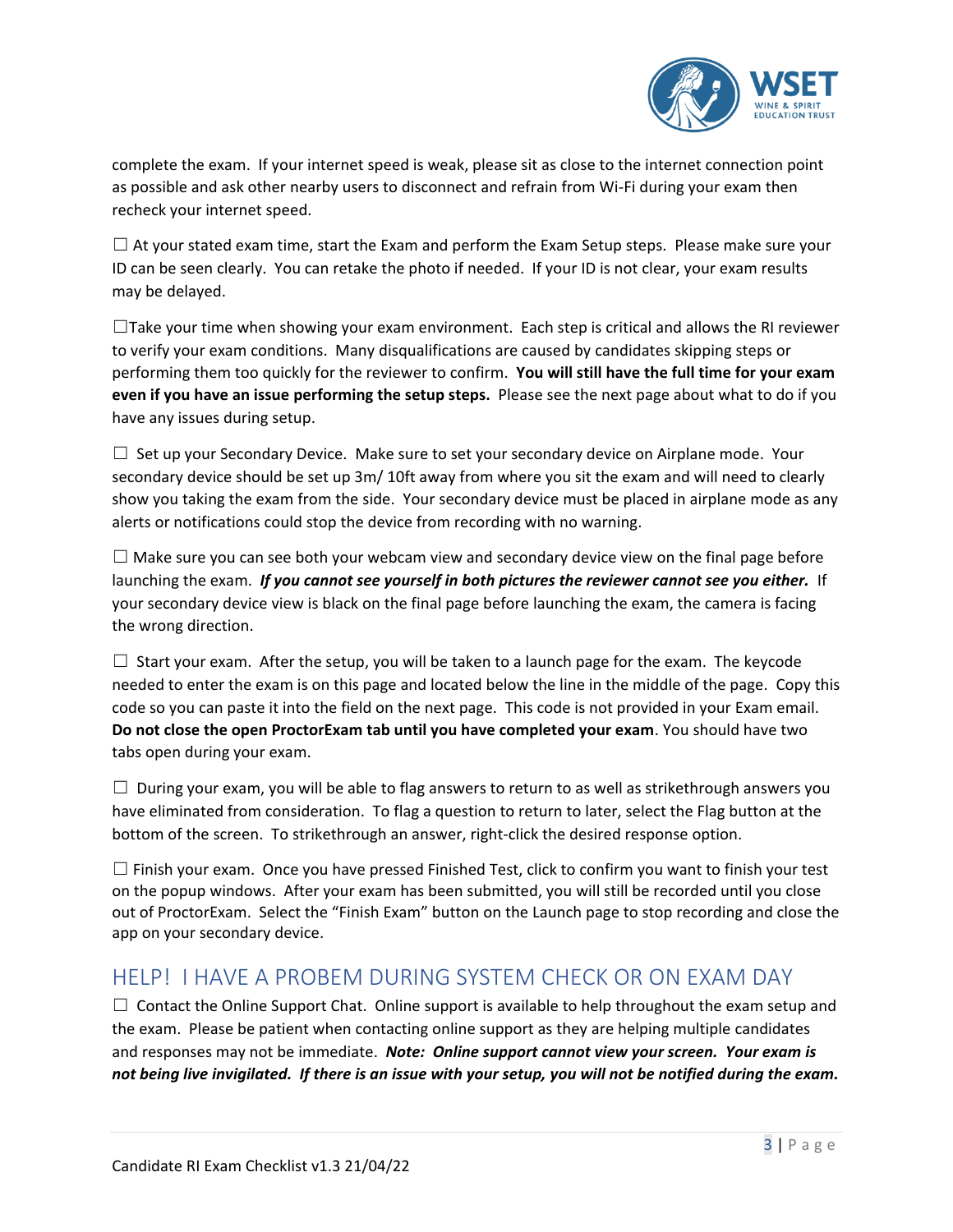

 $\Box$  What if Online Support cannot help me? The online chat should be able to address your issue. However, if online support is not able to assist and the issue occurs before the exam, please contact your APP immediately to determine the next steps. If the issue occurs during the exam, please only contact your APP if you are unable to complete your exam. All other issues will be reviewed through the standard exam video review process.

 $\Box$  What if one of my devices fails during the exam? ProctorExam will notify you on the screen if a device has dropped and provide the necessary instructions to restart it. Please take the time to rescan the QR code, restart the application or restart the device to enable us to verify your exam.

 $\Box$  What happens if I lose my internet connection? If you lose your internet connection during the exam, once reconnected you will be able to enter back into the exam by clicking on the link in the exam email. You will be able to resume your exam where you stopped – you will not lose any exam time due to the lost connection. If you lose your internet connection your exam will be flagged by the invigilators and reviewed by WSET.

## After your Exam

 $\Box$  You will receive your exam results from your APP. Your exam will be recorded and watched by a Professional Invigilator and any violations will be reported to WSET for review and action. The recording of you taking your exam will not be shared with your APP. A copy of the recording will be kept for 6 months. This is in line with our Privacy Policy which can be found in Appendix C and will only be reviewed for quality assurance processes. If you are dissatisfied with your result, please contact your APP immediately to begin a formal appeals application.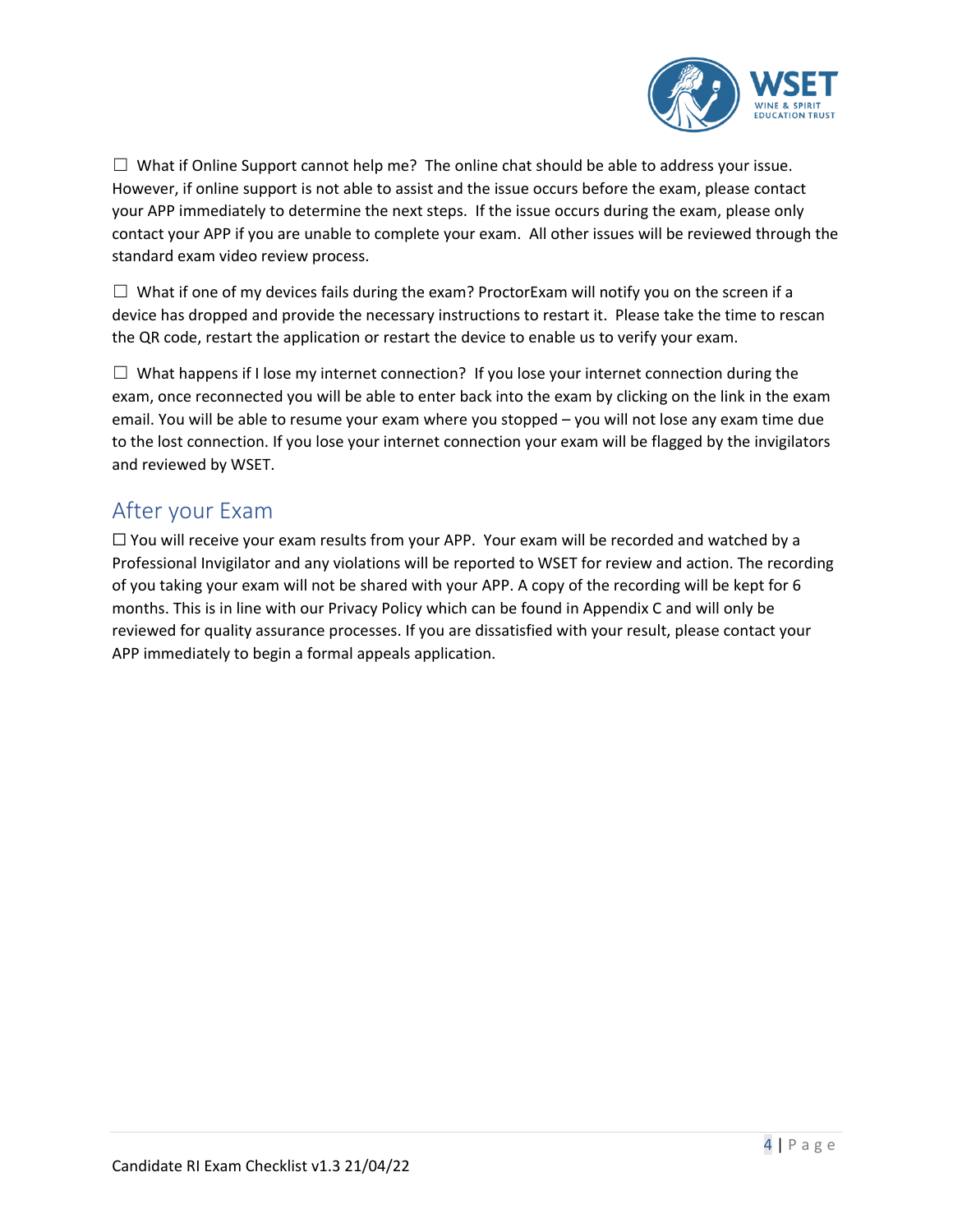

# Appendix A – Remote Invigilation Devices

To sit a remotely invigilated exam it is required that the devices you intend to use meet the following technical requirements and are set up properly. You will need two devices as follows:

#### **Device One** (to take the exam):

| <b>Device</b>            | <b>Requirement</b>                                                      |
|--------------------------|-------------------------------------------------------------------------|
| <b>Bandwidth</b>         | $1.5$ Mbit/s.<br>Tethering is not supported                             |
| <b>Browser</b>           | The latest version of Google<br><b>Chrome</b>                           |
| Webcam                   | Maximum resolution of 1280 x 720                                        |
| <b>Screen Resolution</b> | Recommended resolution 1440 x 900                                       |
| Microphone               | Required                                                                |
| Audio                    | Required                                                                |
| <b>PC</b>                | Windows 8 or higher                                                     |
| Mac                      | Mac OS X and previous releases                                          |
| Linux                    | 64-bit Ubuntu 14.04+, Debian 8+,<br>openSUSE 13.3+, or Fedora Linux 24+ |

#### **Devices not supported for Device One:**

Google Chromebooks, Android tablets (Nexus 7, etc.), iOS tablets (iPad, iPad mini, etc.), and Microsoft Surface Pro (and earlier versions).

**Device Two** (for recording the exam room):

| <b>Device</b>                | <b>Requirement</b>                                                                                                                                                                        |
|------------------------------|-------------------------------------------------------------------------------------------------------------------------------------------------------------------------------------------|
| Mobile Device                | You will need a mobile device or tablet<br>on which you will download the<br>ProctorExam app. Instructions for<br>downloading the app will be provided<br>during the system check process |
| Android device specification | 4.1 or higher                                                                                                                                                                             |
| iOS (Apple) device           | 8.0 or higher                                                                                                                                                                             |

#### **Devices not supported for Device Two:**

Google Pixel Phones, Huwaei P30, & Samsung Galaxy A3 (2016)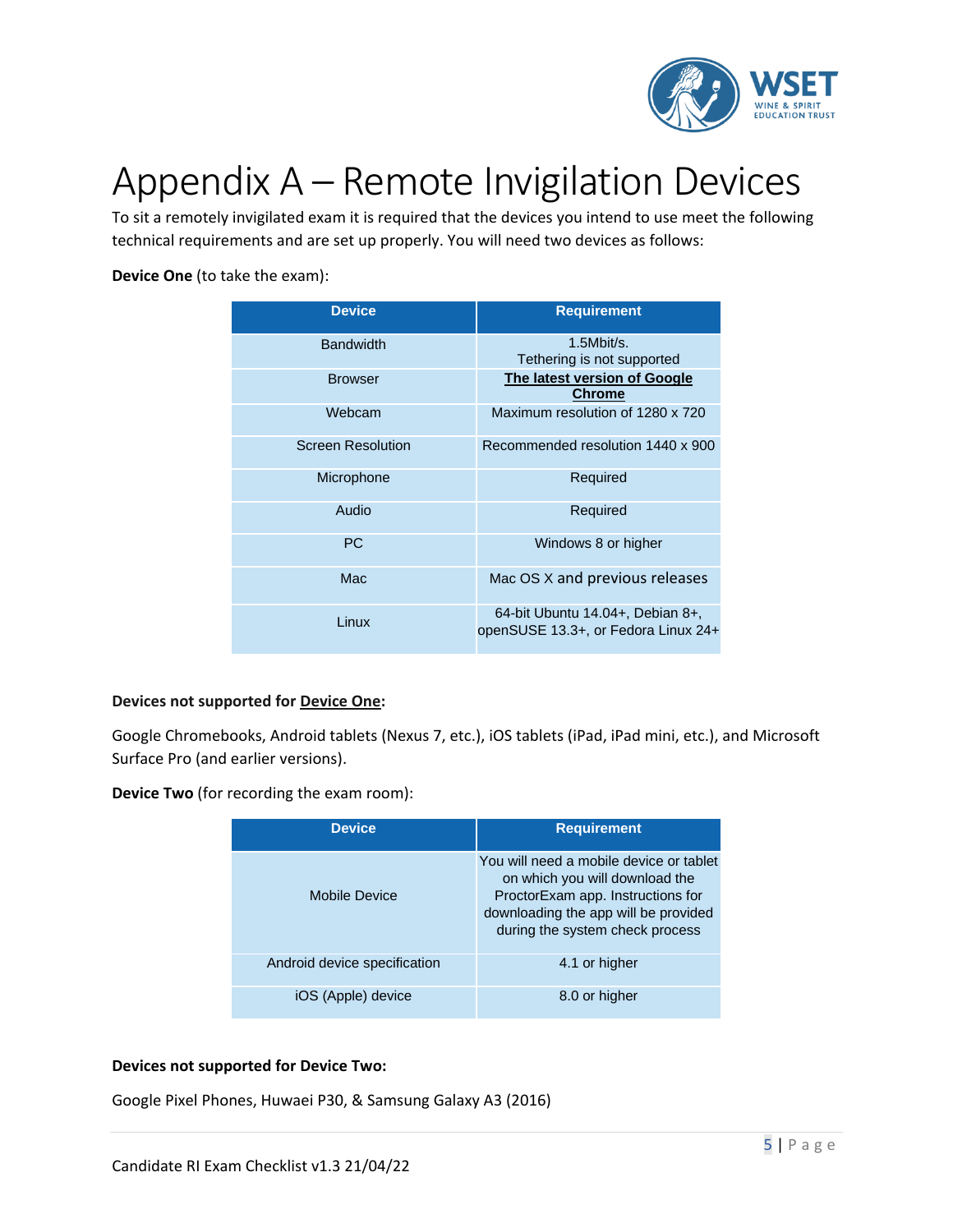

# Appendix B- Exam Violations

Please note that you must not commit any of the violations noted below. By taking a WSET remotely invigilated exam you are agreeing to the following:

*Candidates agree to abide by the exam regulations. Failure to do so may render a candidate's results invalid and the candidate may have to resit the exam at their expense. WSET reserves the right to permanently exclude candidates found guilty of academic misconduct from WSET qualifications.*

### List of Exam Violations:

**AREA VIOLATION BEHAVIOUR VIOLATIONS** Accessing other applications or webpages, such as Word/Excel/Google/Email, other than the Google Chrome pages needed for your exam. Referring to any material, in whatever form, other than the on-screen exam Using any electronic device e.g., tablet/smartwatch other than those needed for the exam Using multiple screens Attempting to record or reproduce the content of exam papers Taking notes during exam Leaving the room after the exam starts Other people seen or heard in the room Repetitive behavior such as looking at your wrists or hands for a prolonged period of continuous abnormal eye movements to a specific area away from the screen Talking

Highlighted violations are violations that candidates commit most often knowingly or unknowingly.

|  | <b>Talking</b>                                         |
|--|--------------------------------------------------------|
|  | Vaping/smoking during exam                             |
|  | Wearing a watch of any kind or using any other audible |
|  | alarms or prompts; clocks are permitted in your room   |
|  | Wearing sunglasses or smart glasses                    |
|  |                                                        |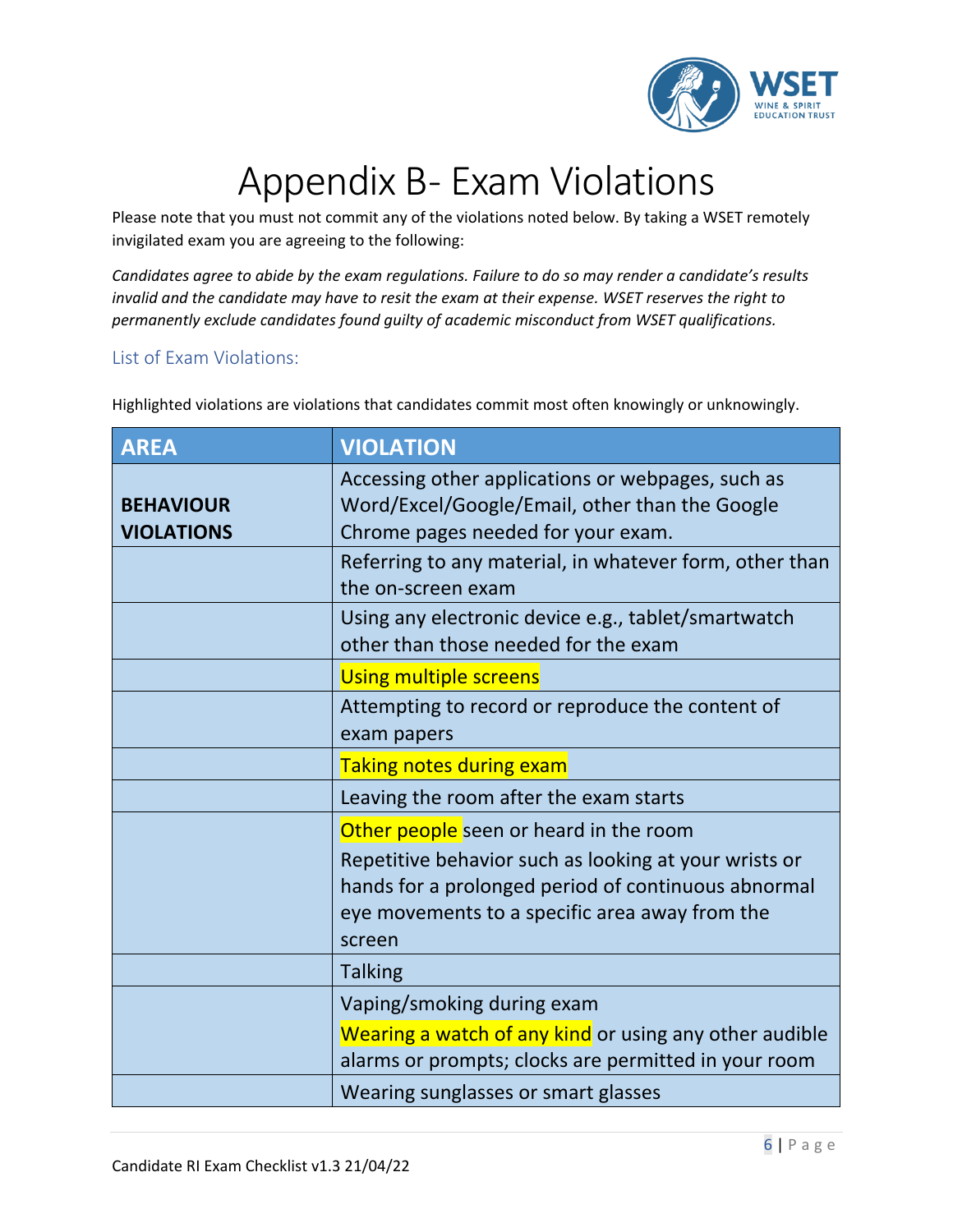

|                          | <b>Wearing headphones</b> or earplugs                                                                        |
|--------------------------|--------------------------------------------------------------------------------------------------------------|
| <b>EXAM ROOM SET UP</b>  | Notes, textbooks, or any visual aids that can be of<br>assistance e.g., pictures, maps, service equipment in |
| <b>VIOLATION</b>         | exam-taking environment                                                                                      |
|                          | Bottles or cases of wine, spirits, sake on display in the<br>room                                            |
|                          | The room is too dark                                                                                         |
|                          | Labeled bottles or alcoholic beverages (e.g. glass of                                                        |
|                          | wine) on the desk                                                                                            |
| <b>TECH &amp; SET UP</b> |                                                                                                              |
| <b>VIOLATIONS</b>        | Unable to see full room scan                                                                                 |
|                          | Unable to see ear check                                                                                      |
|                          | Webcam on laptop angled up/face obscured                                                                     |
|                          | <b>Webcam drops during exam</b>                                                                              |
|                          | Secondary device video drops during exam                                                                     |
|                          | Issues caused by the use of unsupported technology                                                           |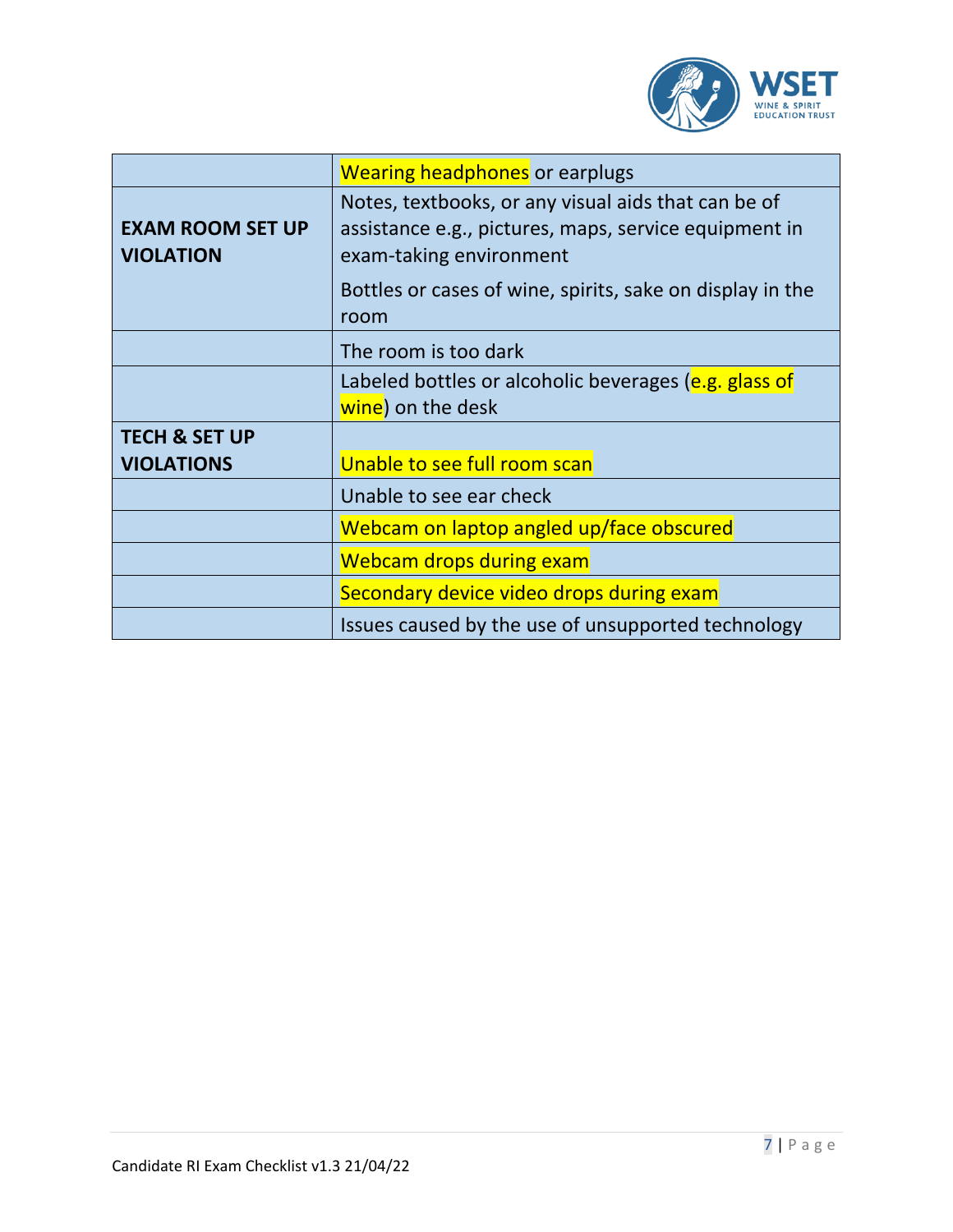

## Appendix C-Remote Invigilation Privacy Policy

We, WSET, provide remote invigilation as a service via our supplier, BTL Group Limited. If we, WSET, offer you (candidate) a test/examination through the online invigilation platform that BTL provides (powered by ProctorExam) and if you choose to take such test/examination through the platform, you agree that you are being monitored over the Internet through your computer via your webcam and microphone during your exam session. Remote invigilation means that you will log on to a test platform through the internet to take your assessment and you will be monitored, sometimes in real time, during your entire assessment session so that your face, voice, desk and workspace will be captured and a recording will be made of these for the purposes of assessment security and the integrity of the assessment process. It is your responsibility to ensure that only you will be recorded during an online invigilation testing session and that no one else will be physically in the room where you are testing and that no one speaks to you during your testing sessions.

If you use the remote invigilation service to take assessments, BTL may also collect and record further information about you when you take the exam which is online invigilated, such as your name, email address, captured facial photo, captured ID photo/government issued ID, physical (visible) health data/condition (by virtue of video recording), racial/ethnic origin/religious beliefs (by virtue of video recording), IP address, browser agents, browser and operating system identifiers, screenshots of your PC, your exam setting (home, office etc), all recorded video streams (computer, webcam and mobile), name of the exam you are sitting and other assessment based data that may be collected, including information about browser version, appVersion, appName, product and appCodeName, video frame size, type and library used for encoding, framerate, jitter, packet loss and bandwith.

The video and audio recordings are standard test procedures for all awarding organisations' online invigilated tests and your video and audio recording will be used for purposes of identity verification, online observation, incident resolution such as fraud prevention, test security and for the integrity of the test and testing process.

All of the same personal data that BTL collect or receive as described above re Surpass applies for all awarding organisation's online invigilated tests. Prior to the start of your remote invigilated test you may be required to take a picture of yourself. The collection of such data is optional, but necessary if you choose to use the remote invigilation function. You understand that the audio and video recordings of your testing sessions, as well as photos, will be supplied in certain circumstances to us, the awarding organisation, to assist with the test management of your test.

BTL will retain your personal data no longer than is necessary for the purposes for which it is processed. The length of time for which BTL retain information may also depend on the specific retention periods set out by us, your awarding organisation, and applicable laws.